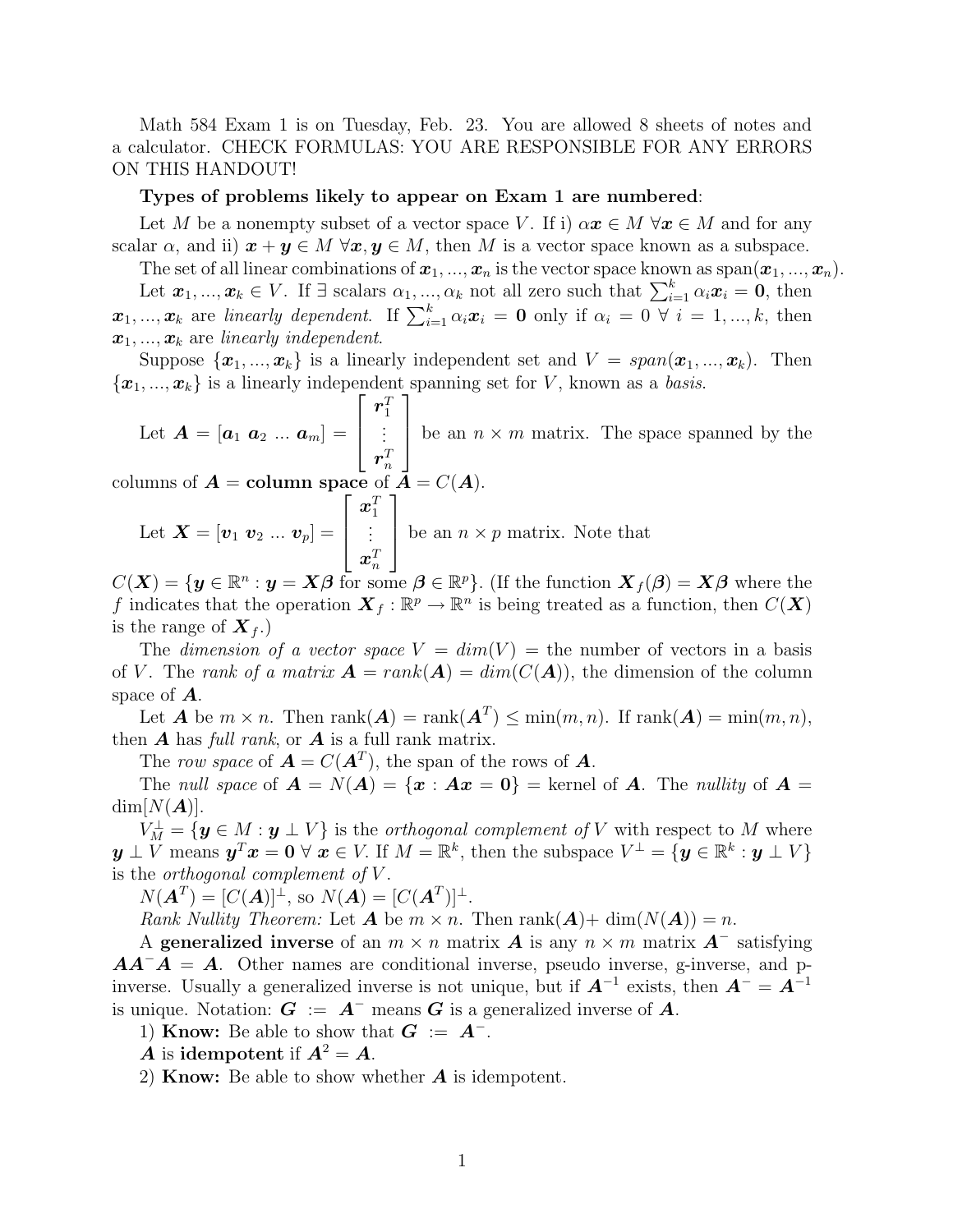Let V be a subspace of  $\mathbb{R}^k$ . Then every  $y \in \mathbb{R}^k$  can be expressed uniquely as  $y = w + z$ where  $\mathbf{w} \in V$  and  $\mathbf{z} \in V^{\perp}$ .

Let  $\mathbf{X} = [\mathbf{v}_1 \mathbf{v}_2 \dots \mathbf{v}_p]$  be  $n \times p$ , and let  $V = C(\mathbf{X}) = \text{span}(\mathbf{v}_1, \dots, \mathbf{v}_p)$ . Then the  $n \times n$ matrix  $P_V = P_X$  is a projection matrix on  $C(X)$  if  $P_X$   $y = w \forall y \in \mathbb{R}^n$ . (Here  $y = w + z = wy + zy$ , so w depends on y.)

**Theorem:** a)  $P_{\boldsymbol{X}}$  is unique.

- b)  $P_X = X(X^T X)^{-1} X^T$  where  $(X^T X)^{-1}$  is any generalized inverse of  $X^T X$ .
- c)  $\overrightarrow{A}$  is a projection matrix on  $C(A)$  iff  $\overrightarrow{A}$  is symmetric and idempotent. Hence  $\overrightarrow{P}_X$  is a projection matrix on  $C(P_X) = C(X)$ .

d)  $I_n - P_X$  is the projection matrix on  $[C(X)]^{\perp}$ .

e)  $A = P_X$  iff i)  $y \in C(X)$  implies  $Ay = y$  and ii)  $y \perp C(X)$  implies  $Ay = 0$ . **Theorem:** a)  $P_X X = X$ , and  $P_X W = W$  if each column of  $W \in C(X)$ .

b) 
$$
P_{\mathbf{X}}\mathbf{v}_i = \mathbf{v}_i
$$
.

c) If  $C(\mathbf{X}_R)$  is a subspace of  $C(\mathbf{X})$ , then  $P_{\mathbf{X}} P_{\mathbf{X}_R} = P_{\mathbf{X}_R} P_{\mathbf{X}} = P_{\mathbf{X}_R}$ .

d) Let  $\boldsymbol{X} = [\boldsymbol{Z} \ \boldsymbol{X}_r]$  where  $\text{rank}(\boldsymbol{X}) = \text{rank}(\boldsymbol{X}_r) = r$  so the columns of  $\boldsymbol{X}_r$  form a basis for  $C(X)$ . Then

$$
\left[\begin{array}{cc} \mathbf{0} & \mathbf{0} \\ \mathbf{0} & (\mathbf{X}_r^T \mathbf{X}_r)^{-1} \end{array}\right]
$$

is a generalized inverse of  $\boldsymbol{X}^T \boldsymbol{X}$ , and  $\boldsymbol{P}_{\boldsymbol{X}} = \boldsymbol{X}_r (\boldsymbol{X}_r^T \boldsymbol{X}_r)^{-1} \boldsymbol{X}_r^T$ .

3) Know: Be able to find  $P_X$  for small X, perhaps by finding a basis for  $C(X)$ .

Notation: The matrix A in a quadratic form  $x^T A x$  is symmetric. A is positive definite  $(A > 0)$  if  $x^T A x > 0 \forall x \neq 0$ . A is positive semidefinite  $(A \geq 0)$  if  $x^T A x \geq 0 \; \forall \; x.$  If  $A \geq 0$  then the eigenvalues of A are real and nonnegative. If  $A \geq 0$ , let  $\lambda_1 \geq \lambda_2 \geq \cdots \geq \lambda_n \geq 0$ . If  $\mathbf{A} > 0$ , then  $\lambda_n > 0$ .

**Theorem:** Let **A** be a  $n \times n$  symmetric matrix with eigenvector eigenvalue pairs  $(\lambda_1, \boldsymbol{t}_1), (\lambda_2, \boldsymbol{t}_2), ..., (\lambda_n, \boldsymbol{t}_n)$  where  $\boldsymbol{t}_i^T \boldsymbol{t}_i = 1$  and  $\boldsymbol{t}_i^T \boldsymbol{t}_j = 0$  for  $i = 1, ..., n$ . Hence  $\boldsymbol{A} \boldsymbol{t}_i = \lambda_i \boldsymbol{t}_i$ . Then the spectral decomposition of  $\boldsymbol{A}$  is

$$
\boldsymbol{A} = \sum_{i=1}^n \lambda_i \boldsymbol{t}_i \boldsymbol{t}_i^T = \lambda_1 \boldsymbol{t}_1 \boldsymbol{t}_1^T + \cdots + \lambda_n \boldsymbol{t}_n \boldsymbol{t}_n^T.
$$

Let  $T = [t_1 \ t_2 \ \cdots \ t_n]$  be the  $n \times n$  orthogonal matrix with ith column  $t_i$ . Then  $TT^T = T^TT = I$ . Let  $\Lambda = \text{diag}(\lambda_1, ..., \lambda_n)$  and let  $\Lambda^{1/2} = \text{diag}(\sqrt{\lambda_1}, ..., \sqrt{\lambda_n})$ . If A is a positive definite  $n \times n$  symmetric matrix with spectral decomposition  $\mathbf{A} = \sum_{i=1}^{n} \lambda_i \mathbf{t}_i \mathbf{t}_i^T$ , then  $\boldsymbol{A} = \boldsymbol{T} \boldsymbol{\Lambda} \boldsymbol{T}^T$  and

$$
\boldsymbol{A}^{-1} = \boldsymbol{T}\boldsymbol{\Lambda}^{-1}\boldsymbol{T}^T = \sum_{i=1}^n \frac{1}{\lambda_i} \boldsymbol{t}_i \boldsymbol{t}_i^T.
$$

The square root matrix  $A^{1/2} = T \Lambda^{1/2} T^T$  is a positive definite symmetric matrix such that  $A^{1/2}A^{1/2} = A$ .

ch. 1

The response variable  $Y$  is the variable you want to predict. The *explanatory* variables  $X_1, ..., X_k$  are used to predict Y.

Use regression models for description, prediction, and hypothesis testing.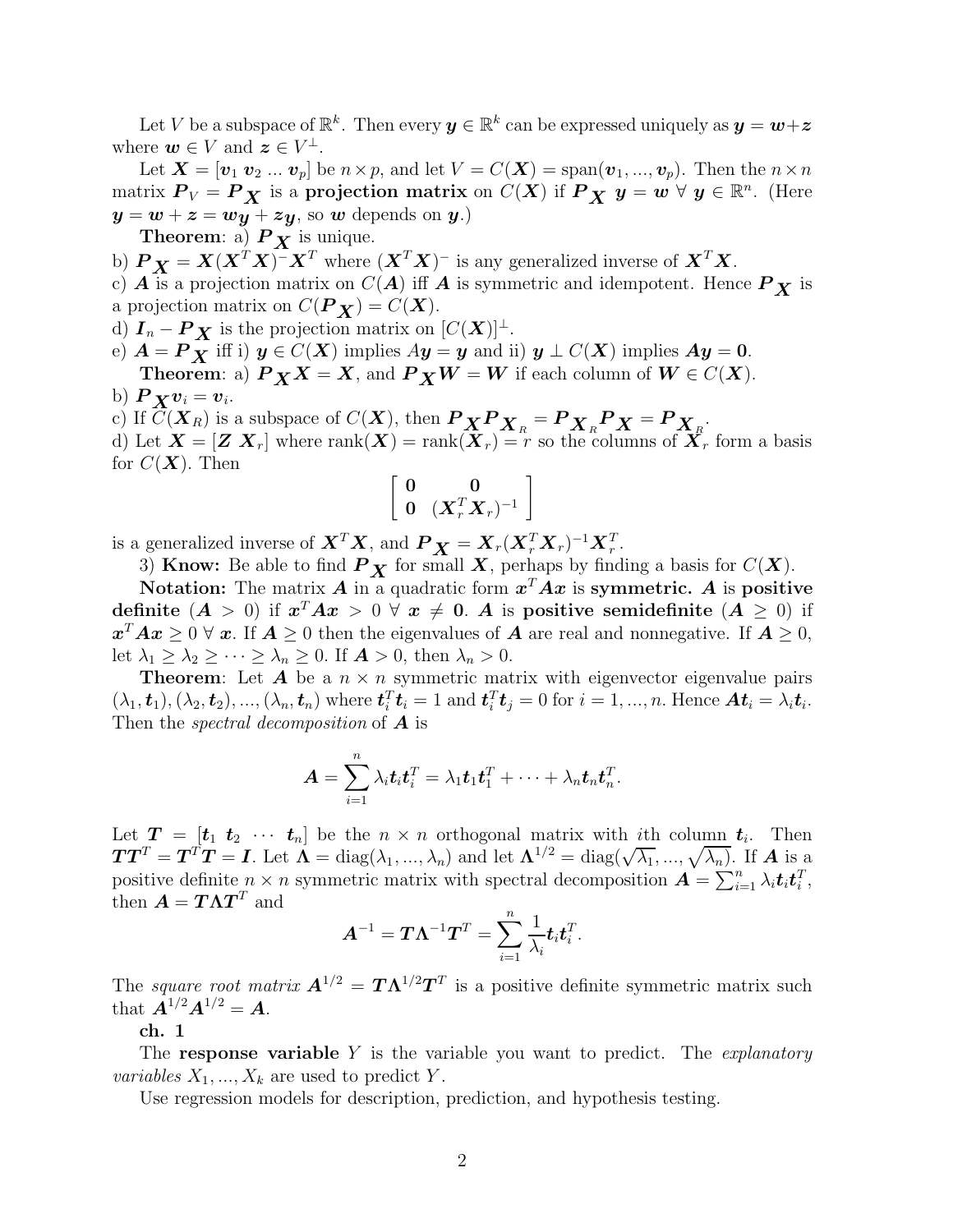For the response variable, conditioning is suppressed. So  $E(Y) = E(Y|X = x)$  or  $E(Y) = E(Y|\mathbf{X})$ . So  $E(Y) = E(Y|X_1 = x_1, ..., X_k = x_k) = \beta_0 + \beta_1 x_1 + \cdots + \beta_k x_k$ . Let  $\mathbf{X} = (X_{ij})$  be a random matrix. Then  $E(\mathbf{X}) = (E(X_{ij}))$ .

Notation: Unless told otherwise, assume expectations exist and that conformable matrices and vectors are used.

The population mean of a random  $n \times 1$  vector  $\mathbf{x} = (x_1, ..., x_n)^T$  is  $E(\mathbf{x}) = \boldsymbol{\mu} =$  $(E(x_1),...,E(x_n))^T$  and the  $n \times n$  population covariance matrix  $Cov(\boldsymbol{x}) = \boldsymbol{\Sigma} \boldsymbol{x} = E(\boldsymbol{x} - E(\boldsymbol{x})) (\boldsymbol{x} - E(\boldsymbol{x}))^T = (\sigma_{i,j})$  where  $Cov(x_i, x_j) = \sigma_{i,j}$ . The population covariance matrix of  $x$  with  $y$  is

$$
Cov(\boldsymbol{x}, \boldsymbol{y}) = \boldsymbol{\Sigma}_{\boldsymbol{x}, \boldsymbol{y}} = E[(\boldsymbol{x} - E(\boldsymbol{x}))(\boldsymbol{y} - E(\boldsymbol{y}))^T].
$$

4) Know: If X and Y are  $n \times 1$  random vectors, a a conformable constant vector, and  $\boldsymbol{A}$  and  $\boldsymbol{B}$  are conformable constant matrices, then

$$
E(\mathbf{X} + \mathbf{Y}) = E(\mathbf{X}) + E(\mathbf{Y}), \ E(\mathbf{a} + \mathbf{Y}) = \mathbf{a} + E(\mathbf{Y}), \ \& \ E(\mathbf{A}\mathbf{X}\mathbf{B}) = \mathbf{A}E(\mathbf{X})\mathbf{B}.
$$

Also

$$
Cov(\mathbf{a} + \mathbf{A}\mathbf{X}) = Cov(\mathbf{A}\mathbf{X}) = \mathbf{A}Cov(\mathbf{X})\mathbf{A}^T.
$$

Note that  $E(\boldsymbol{A}\boldsymbol{Y}) = \boldsymbol{A}E(\boldsymbol{Y})$  and  $\text{Cov}(\boldsymbol{A}\boldsymbol{Y}) = \boldsymbol{A}\text{Cov}(\boldsymbol{Y})\boldsymbol{A}^T$ .

5) If  $\mathbf{X}$  ( $m \times 1$ ) and  $\mathbf{Y}$  ( $n \times 1$ ) are random vectors, and  $\mathbf{A}$  and  $\mathbf{B}$  are conformable constant matrices, then

$$
\mathrm{Cov}(\boldsymbol{A}\boldsymbol{X},\boldsymbol{B}\boldsymbol{Y})=\boldsymbol{A}\mathrm{Cov}(\boldsymbol{X},\boldsymbol{Y})\boldsymbol{B}^T.
$$

6) Theorem 1.5, expected value of a quadratic form: Let X be a random vector with  $E(\mathbf{X}) = \boldsymbol{\mu}$  and  $Cov(\mathbf{X}) = \boldsymbol{\Sigma}$ . Then

$$
E(\mathbf{X}^T \mathbf{A} \mathbf{X}) = tr(\mathbf{A} \mathbf{\Sigma}) + \boldsymbol{\mu}^T \mathbf{A} \boldsymbol{\mu}.
$$

Ch. 3

If 
$$
\mathbf{X} \sim N_p(\boldsymbol{\mu}, \boldsymbol{\Sigma})
$$
, then  $E(\mathbf{X}) = \boldsymbol{\mu}$ ,  $Cov(\mathbf{X}) = \boldsymbol{\Sigma}$ , and  $m_{\mathbf{X}}(t) = exp(t^T \boldsymbol{\mu} + \frac{1}{2} t^T \boldsymbol{\Sigma} t)$ .

7) If  $X \sim N_p(\mu, \Sigma)$  and if A is a  $q \times p$  matrix, then  $AX \sim N_q(A\mu, A\Sigma A^T)$ . If **a**  $(p \times 1)$  and **b**  $(q \times 1)$  are constant vectors, then  $\mathbf{X} + \mathbf{a} \sim N_p(\boldsymbol{\mu} + \boldsymbol{a}, \boldsymbol{\Sigma})$  and  $\boldsymbol{A}\boldsymbol{X} + \boldsymbol{b} \sim N_q(\boldsymbol{A}\boldsymbol{\mu} + \boldsymbol{b}, \boldsymbol{A}\boldsymbol{\Sigma}\boldsymbol{A}^T).$ 

Let 
$$
\mathbf{X} = \begin{pmatrix} \mathbf{X}_1 \\ \mathbf{X}_2 \end{pmatrix}
$$
,  $\boldsymbol{\mu} = \begin{pmatrix} \boldsymbol{\mu}_1 \\ \boldsymbol{\mu}_2 \end{pmatrix}$ , and  $\boldsymbol{\Sigma} = \begin{pmatrix} \Sigma_{11} & \Sigma_{12} \\ \Sigma_{21} & \Sigma_{22} \end{pmatrix}$ .

8) All subsets of a MVN are MVN:  $(X_{k_1},...,X_{k_q})^T \sim N_q(\tilde{\boldsymbol{\mu}},\tilde{\boldsymbol{\Sigma}})$  where  $\tilde{\boldsymbol{\mu}}_i =$  $E(X_{k_i})$  and  $\tilde{\Sigma}_{ij} = \text{Cov}(X_{k_i}, X_{k_j})$ . In particular,  $\mathbf{X}_1 \sim N_q(\boldsymbol{\mu}_1, \boldsymbol{\Sigma}_{11})$  and  $\mathbf{X}_2 \sim N_{p-q}(\boldsymbol{\mu}_2, \boldsymbol{\Sigma}_{22})$ . If  $\mathbf{X} \sim N_p(\boldsymbol{\mu}, \boldsymbol{\Sigma})$ , then  $\mathbf{X}_1$  and  $\mathbf{X}_2$  are independent iff  $\Sigma_{12} = \mathbf{0}$ .

Let 
$$
\begin{pmatrix} Y \\ X \end{pmatrix} \sim N_2 \begin{pmatrix} \begin{pmatrix} \mu_Y \\ \mu_X \end{pmatrix}, \begin{pmatrix} \sigma_Y^2 & \text{Cov}(Y, X) \\ \text{Cov}(X, Y) & \sigma_X^2 \end{pmatrix} \end{pmatrix}.
$$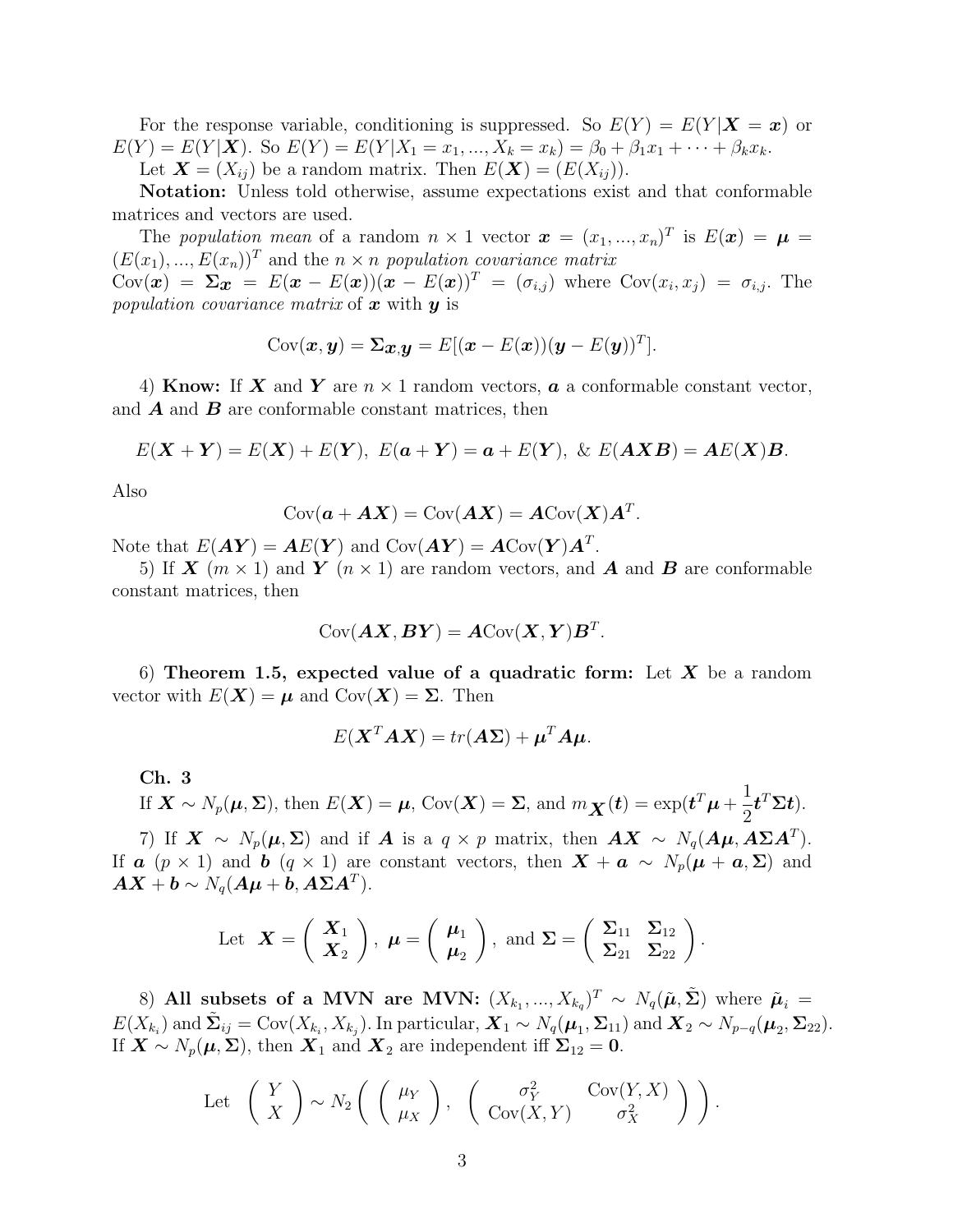Also recall that the *population correlation* between  $X$  and  $Y$  is given by

$$
\rho(X, Y) = \frac{\text{Cov}(X, Y)}{\sqrt{\text{VAR}(X)}\sqrt{\text{VAR}(Y)}} = \frac{\sigma_{X, Y}}{\sigma_X \sigma_Y}
$$

if  $\sigma_X > 0$  and  $\sigma_Y > 0$ .

9) Know: The conditional distribution of a MVN is MVN. If  $\mathbf{X} \sim N_p(\boldsymbol{\mu}, \boldsymbol{\Sigma})$ , then the conditional distribution of  $\mathbf{X}_1$  given that  $\mathbf{X}_2 = \mathbf{x}_2$  is multivariate normal with mean  $\mu_1 + \Sigma_{12} \Sigma_{22}^{-1} (\boldsymbol{x}_2 - \boldsymbol{\mu}_2)$  and covariance matrix  $\Sigma_{11} - \Sigma_{12} \Sigma_{22}^{-1} \Sigma_{21}$ . That is,

$$
\mathbf{X}_1|\mathbf{X}_2=\mathbf{x}_2\sim N_q(\boldsymbol{\mu}_1+\boldsymbol{\Sigma}_{12}\boldsymbol{\Sigma}_{22}^{-1}(\mathbf{x}_2-\boldsymbol{\mu}_2),\boldsymbol{\Sigma}_{11}-\boldsymbol{\Sigma}_{12}\boldsymbol{\Sigma}_{22}^{-1}\boldsymbol{\Sigma}_{21}).
$$

Notation:

$$
\mathbf{X}_1|\mathbf{X}_2 \sim N_q(\boldsymbol{\mu}_1 + \boldsymbol{\Sigma}_{12}\boldsymbol{\Sigma}_{22}^{-1}(\mathbf{X}_2 - \boldsymbol{\mu}_2), \boldsymbol{\Sigma}_{11} - \boldsymbol{\Sigma}_{12}\boldsymbol{\Sigma}_{22}^{-1}\boldsymbol{\Sigma}_{21}).
$$

10) **Know:** Be able to compute the above quantities if  $X_1$  and  $X_2$  are scalars.

11) Theorem 2.5. Let  $Y \sim N_n(\mu, \Sigma)$ . Let  $U = AY$  and  $W = BY$ . Then  $AY \perp BY$ iff  $Cov(U, W) = A \Sigma B^{T} = 0$  iff  $B \Sigma A^{T} = 0$ . Note that if  $\Sigma = \sigma^{2} I_{n}$ , then  $AY \perp\!\!\!\perp BY$ iff  $\boldsymbol{A}\boldsymbol{B}^T = \boldsymbol{0}$  iff  $\boldsymbol{B}\boldsymbol{A}^T = \boldsymbol{0}$ .

12) Theorem 2.7. Let  $Y \sim N_n(0, I_n)$ , and let  $A = A^T$  be symmetric. Then  $\boldsymbol{Y}^T \boldsymbol{A} \boldsymbol{Y} \sim \chi^2_r$ <sup>2</sup> iff **A** is idempotent of rank r.

13) If  $X \perp Y$ , then  $g(X) \perp h(Y)$  where g is a vector valued function of X alone and h is a vector valued function of  $Y$  alone.

14) Theorem: Let  $\mathbf{Y} \sim N_n(\mathbf{0}, \mathbf{I}_n)$ , with **A** and **B** symmetric. If  $\mathbf{Y}^T A \mathbf{Y} \sim \chi^2_r$  and  $\boldsymbol{Y}^T\boldsymbol{B}\boldsymbol{Y}\sim \chi_d^2$  $\mathbf{d}$ , then  $\boldsymbol{Y}^T \boldsymbol{A} \boldsymbol{Y} \mathop{\perp\!\!\!\!\perp} \boldsymbol{Y}^T \boldsymbol{B} \boldsymbol{Y}$  iff  $\boldsymbol{A} \boldsymbol{B} = \boldsymbol{0}$ .

15) Cor. of Th 2.8. If  $\boldsymbol{Y} \sim N_n(\boldsymbol{0}, \boldsymbol{\Sigma})$ ,  $\boldsymbol{\Sigma} > 0$ , and **A** is symmetric, then  $\boldsymbol{Y}^T \boldsymbol{A} \boldsymbol{Y} \sim \chi^2_r$ r iff  $\mathbf{A}\Sigma$  is idempotent of rank r.

16) Th. 2.9. If  $\mathbf{Y} \sim N_n(\boldsymbol{\mu}, \boldsymbol{\Sigma})$ , then the population squared Mahalanobis distance  $(\boldsymbol{Y} - \boldsymbol{\mu})^T \boldsymbol{\Sigma}^{-1} (\boldsymbol{Y} - \boldsymbol{\mu}) \sim \chi_n^2$  $\frac{2}{n}$ .

17) Suppose  $Y_1, ..., Y_n$  are independent  $N(\mu_i, 1)$  random variables so that  $\boldsymbol{Y} = (Y_1, ..., Y_n)^T$  $\sim N_n(\mu, I_n)$ . Then  $\boldsymbol{Y}^T \boldsymbol{Y} = \sum_{i=1}^n Y_i^2 \sim \chi^2(n, \mu^T \mu/2)$ , a noncentral  $\chi^2$  distribution,  $(\chi^2(n,\gamma))$ , with n degrees of freedom and noncentrality parameter  $\gamma = \mu^T \mu/2 = \frac{1}{2} \sum_{i=1}^n \mu_i^2$ i ≥ 0. The noncentrality parameter  $\delta = \mu^T \mu = 2\gamma$  is also used. Note that if  $Y \sim N(\mu, 1)$ then  $Y^2 \sim \chi^2(n=1, \gamma=\mu^2/2)$ , and if  $Y \sim N(\sqrt{2\gamma}, 1)$ , then  $Y^2 \sim \chi^2(n=1, \gamma)$ .

18) If  $W \sim \chi^2_n$ <sup>2</sup><sub>n</sub>, then  $W \sim \chi^2(n,0)$  so  $\gamma = 0$ . The  $\chi^2$  distribution is also called the central  $\chi^2$  distribution.

19) a) If  $Y \sim \chi^2(n, \gamma)$ , then the mgf of Y is  $m_Y(t) = (1-2t)^{-n/2} \exp(-\gamma[1-(1-2t)^{-1}])$ for  $t < 0.5$ .

b) If 
$$
Y_i \sim \chi^2(n_i, \gamma_i)
$$
 are independent for  $i = 1, ..., k$ , then  $\sum_{i=1}^k Y_i \sim \chi^2 \left( \sum_{i=1}^k n_i, \sum_{i=1}^k \gamma_i \right)$ .  
\nc) If  $Y \sim \chi^2(n, \gamma)$ , then  $E(Y) = n + 2\gamma$  and  $V(Y) = 2n + 8\gamma$ .  
\n20) If  $Y_1, ..., Y_k$  are independent with mgf's  $m_{Y_i}(t)$  then the mgf of  $\sum_{i=1}^k Y_i$  is

$$
m_{\sum_{i=1}^{k} Y_i}(t) = \prod_{i=1}^{k} m_{Y_i}(t).
$$

21) Theorem: If  $\mathbf{Y} \sim N_n(\mu, \Sigma)$  with  $\Sigma > 0$ , then  $\mathbf{Y}^T A \mathbf{Y} \sim \chi^2(\text{rank}(A), \mu^T A \mu/2)$ iff  $A\Sigma$  is idempotent. If  $\Sigma = I_n$ , the result holds iff  $A$  is idempotent. Note  $A = A^T$ .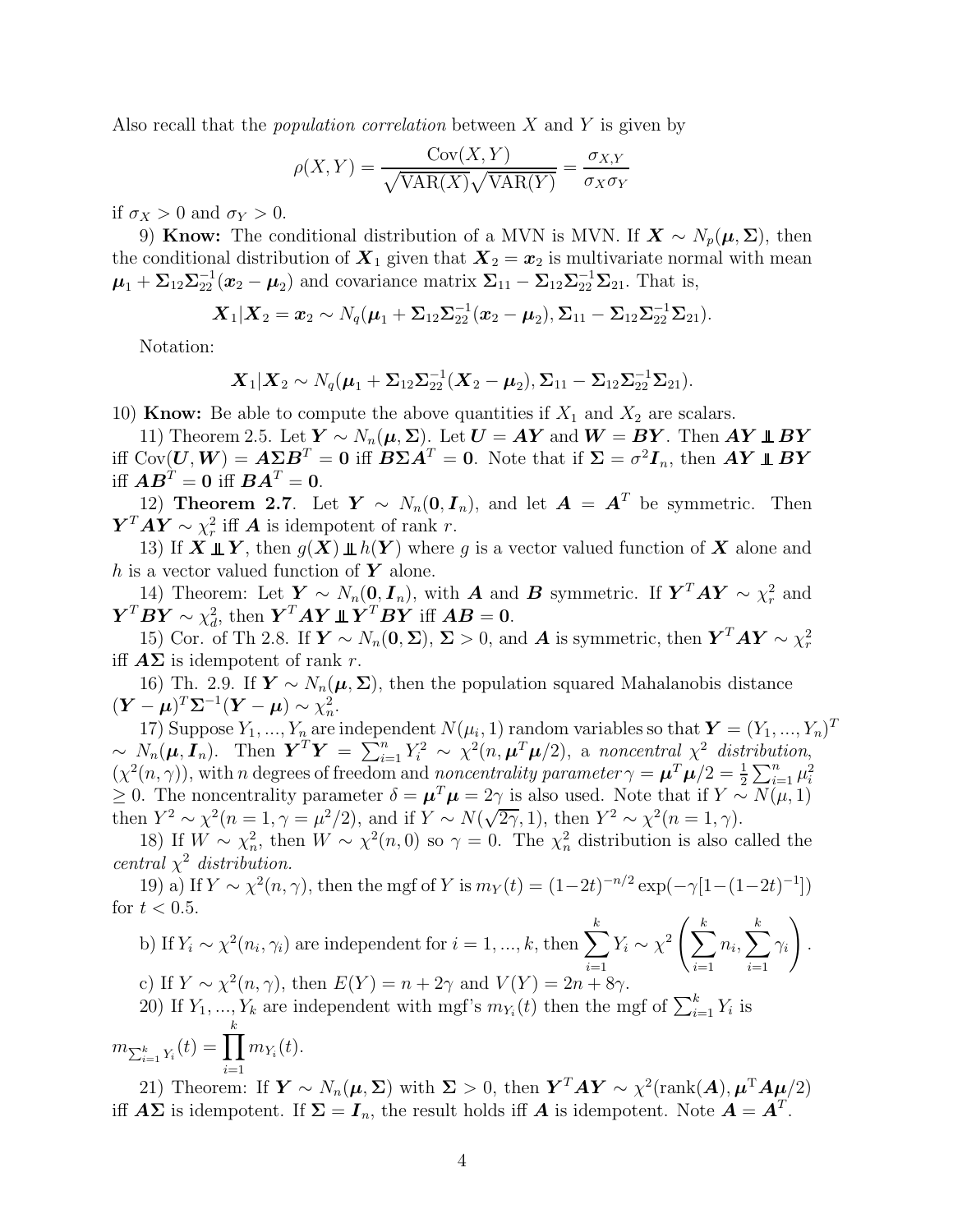22) Craig's Theorem: Let  $Y \sim N_n(\mu, \Sigma)$ .

a) If  $\Sigma > 0$ , then  $\boldsymbol{Y}^T A \boldsymbol{Y} \perp \!\!\! \perp \boldsymbol{Y}^T B \boldsymbol{Y}$  iff  $A \Sigma B = 0$  iff  $B \Sigma A = 0$ .

b) If  $\Sigma \geq 0$ , then  $\boldsymbol{Y}^T A \boldsymbol{Y} \perp \boldsymbol{Y}^T B \boldsymbol{Y}$  if  $A \Sigma B = 0$  (or if  $B \Sigma A = 0$ ).

c) If  $\Sigma \geq 0$ , then  $\boldsymbol{Y}^T \boldsymbol{A} \boldsymbol{Y} \perp \boldsymbol{Y}^T \boldsymbol{B} \boldsymbol{Y}$  iff

(\*)  $\Sigma A \Sigma B \Sigma = 0$ ,  $\Sigma A \Sigma B \mu = 0$ ,  $\Sigma B \Sigma A \mu = 0$ , and  $\mu^T A \Sigma B \mu = 0$ . Note that if  $\mathbf{A}\Sigma\mathbf{B} = \mathbf{0}$ , then  $(*)$  holds.

23) One way to show  $C(A) = C(B)$  is to show that i)  $Ax = By \in C(B)$  and ii)  $By = Ax \in C(A).$ 

ch. 3

24) Then the (full rank) multiple linear regression (MLR) model is

 $Y_i = x_{i,0}\beta_0 + x_{i,1}\beta_1 + x_{i,2}\beta_2 + \cdots + x_{i,p-1}\beta_{p-1} + \epsilon_i = \mathbf{x}_i^T\mathbf{\beta} + \epsilon_i$  for  $i = 1,\ldots,n$ . For the (ordinary) least squares (OLS) model, the  $\epsilon_i$  are uncorrelated and usually iid with  $E(\epsilon_i) = 0$  and  $V(\epsilon_i) = \sigma^2$ , an unknown positive parameter. Usually  $x_{i,0} = 1$  for  $i =$ 1, ..., *n*. In matrix form the model is  $\mathbf{Y} = \mathbf{X}\boldsymbol{\beta} + \boldsymbol{\epsilon}$  where the  $n \times p$  design matrix **X** has full rank  $p \leq n$ . Also, **X** is treated as a constant matrix and  $\beta$  as an unknown constant vector. If  $X$  is a random matrix, condition on  $X$ .

25) Given an estimate **b** of  $\beta$ , the corresponding vector of *predicted* or *fitted values* is  $\hat{\mathbf{Y}} \equiv \hat{\mathbf{Y}}(\mathbf{b}) = \mathbf{X}\mathbf{b}$ . Thus the *i*th fitted value

$$
\hat{Y}_i \equiv \hat{Y}_i(\boldsymbol{b}) = \boldsymbol{x}_i^T \boldsymbol{b} = x_{i,0}b_0 + \cdots + x_{i,p-1}b_{p-1}.
$$

The vector of *residuals* is  $e(b) = Y - \hat{Y}(b)$ . Thus *i*th residual  $e_i(b) = Y_i - \hat{Y}_i(b) =$  $Y_i - x_{i,0}b_0 - \cdots - x_{i,p-1}b_{p-1}$ . Note  $\boldsymbol{Y} = \boldsymbol{X}\boldsymbol{b} + \boldsymbol{e}(\boldsymbol{b})$ . Let  $e_i = e_i(\hat{\boldsymbol{\beta}})$ . So  $\boldsymbol{Y} = \boldsymbol{X}\hat{\boldsymbol{\beta}} + \boldsymbol{e}$ .

26) The least squares (OLS) estimator  $\hat{\boldsymbol{\beta}}$  minimizes  $Q_{OLS}(\boldsymbol{b}) = \sum_{i=1}^{n} e_i^2$  $i^2(b)$  and  $\hat{\boldsymbol{\beta}} =$  $(\mathbf{X}^T\mathbf{X})^{-1}\mathbf{X}^T\mathbf{Y}$ . The vector of predicted or fitted values  $\hat{\mathbf{Y}} = \mathbf{X}\hat{\boldsymbol{\beta}} = \mathbf{H}\mathbf{Y}$  where the hat  $matrix\ \boldsymbol{H} = \boldsymbol{X} (\boldsymbol{X}^T\boldsymbol{X})^{-1}\boldsymbol{X}^T = \boldsymbol{P}\boldsymbol{X} = \boldsymbol{P}$  since  $\boldsymbol{X}$  has full rank. The least squares regression equation is  $\hat{Y} = \hat{\beta}_0 x_0 + \hat{\beta}_2 x_2 + \cdots + \hat{\beta}_{p-1} x_{p-1}$  where  $x_0 \equiv 1$  if the model contains a constant. The least squares vector of residuals is  $e = Y - \hat{Y}$ . Thus *i*th residual  $e_i = Y_i - \hat{Y}_i = Y_i - x_{i,0}\hat{\beta}_0 - \cdots - x_{i,p-1}\hat{\beta}_{p-1}.$ 

27) Know: Let  $Y = X\beta + \epsilon$  where X is full rank,  $E(\epsilon) = 0$ , Cov $(\epsilon) = \sigma^2 I$  and  $P = P_X$  is the projection matrix on  $C(X)$ . Then  $\hat{Y} = PY$ ,  $e = (I - P)Y$ , and  $\boldsymbol{P} \boldsymbol{X} = \boldsymbol{X}$  so  $\boldsymbol{X}^T \boldsymbol{P} = \boldsymbol{X}^T$ . Recall that  $\boldsymbol{X} \boldsymbol{\beta}$  is treated as a constant vector. Then i)  $\boldsymbol{X}^T \boldsymbol{e} = \boldsymbol{X}^T (\boldsymbol{I} - \boldsymbol{P}) \boldsymbol{Y} = \boldsymbol{0}$ . Hence the columns of  $\boldsymbol{X}$ , which correspond to the predictor variables, and the residual vector are orthogonal. This result is useful for the residual plot of the ith predictor variable versus the residuals.

ii) 
$$
E(Y) = X\beta
$$
.

iii)  $Cov(\boldsymbol{Y}) = Cov(\boldsymbol{\epsilon}) = \sigma^2 \boldsymbol{I}.$ 

iv) Cov( $e, \hat{Y}$ ) = 0, an  $n \times n$  matrix. Hence the fitted values are uncorrelated with the residuals. This result is useful for the residual plot of the fitted values versus the residuals.

28) Know: You should be able to show results such as those in 27).

29) Know: The least squares estimator  $\hat{\boldsymbol{\beta}}$  satisfies the normal equations  $\boldsymbol{X}^T\boldsymbol{X}\hat{\boldsymbol{\beta}}=$  $\boldsymbol{X}^T\boldsymbol{Y}$ .

30) Know: Suppose  $Y = X\beta + \epsilon$  where X is full rank and  $E(\epsilon) = 0$ . Then a)